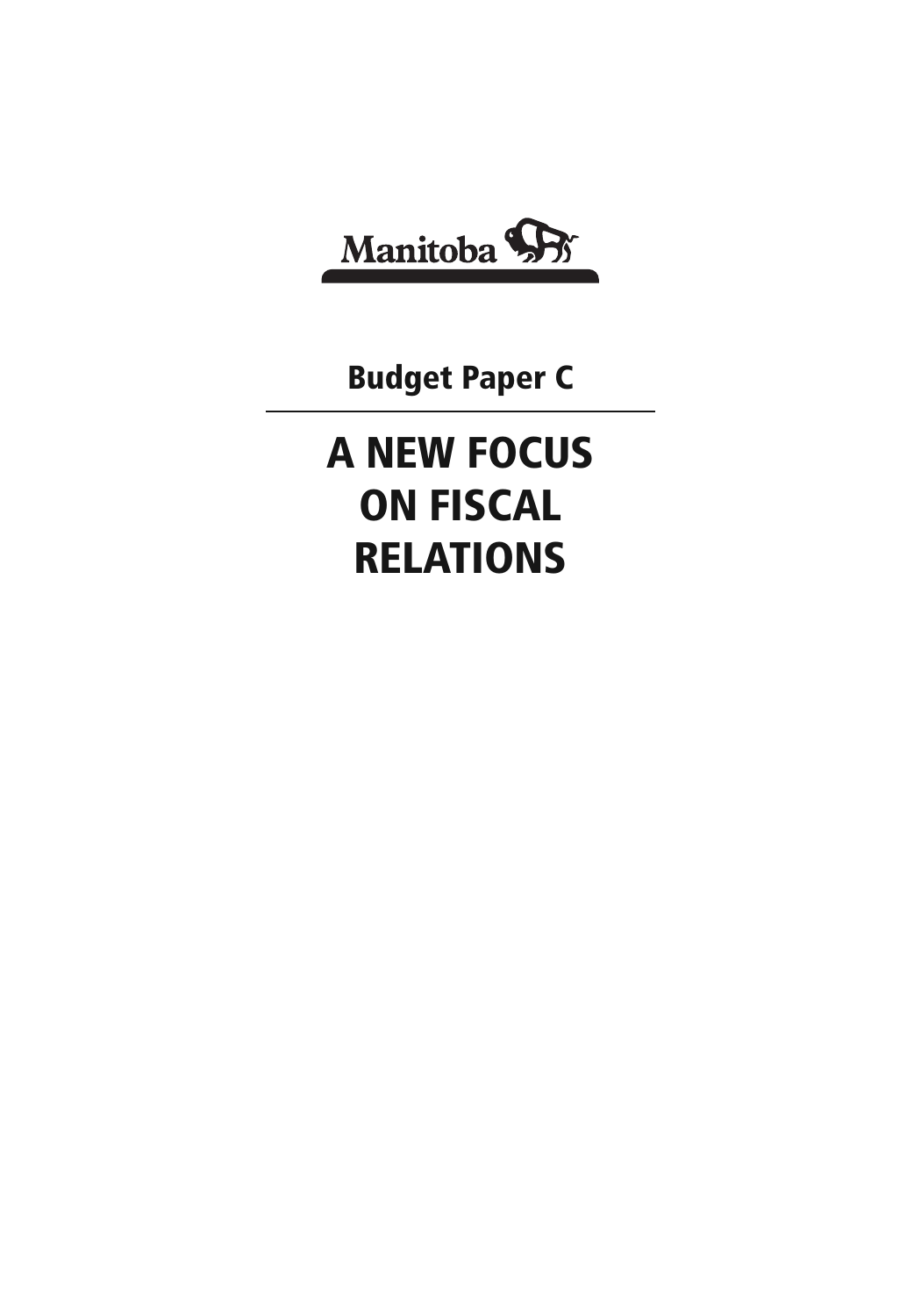# A NEW FOCUS ON FISCAL RELATIONS

# **Contents**

| 1  |
|----|
|    |
| 4  |
| 5  |
| 8  |
| 10 |
| 15 |
| 17 |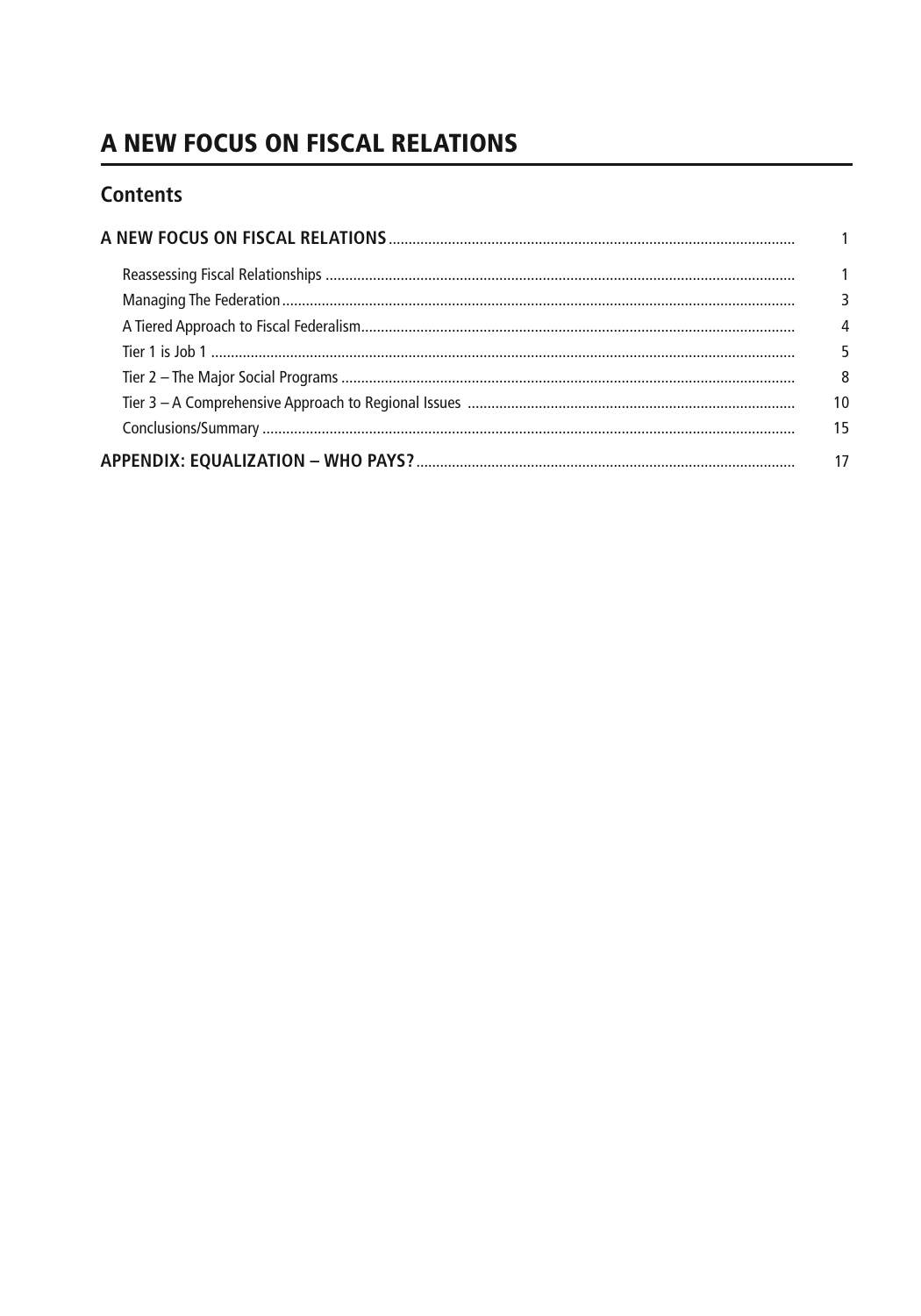# ■ **A NEW FOCUS ON FISCAL RELATIONS**

Since the mid-1990s much of the federal-provincial dialogue has centred on questions of vertical fiscal gaps and imbalances, as well as the increasingly critical imbalance among provinces. While the focus has been on the key mechanisms to address them – Canada Health Transfer (CHT), Canada Social Transfer (CST) and Equalization – a third tier of arrangements, and potential arrangements, has gained importance. There are several reasons for this: frustration with the pace of progress in renewing established mechanisms, the apparent widening of fiscal disparities among provinces and between the provinces and the federal government, major regional economic disruptions caused by events like forest fires, BSE and the softwood lumber dispute, and a greater acceptance of the view that the federal government has, at least, a funding role in some provincially administered programs and projects other than major social programs.

#### **Reassessing Fiscal Relationships**

Canada has not undertaken a formal review of the roles and responsibilities of both orders of government since Rowell and Sirois were commissioned to do the job back in 1937. Federal-Provincial-Territorial fiscal relations have evolved over the past 69 years and the mechanisms used to give fiscal balance to the federation have undergone such major changes in the intervening period that a comprehensive reassessment would be timely.

In recent years a succession of major studies and reports, beginning with the Séguin Report, continuing with the Conference Board's reports on the fiscal situation of governments and most recently the final report of the Commons Finance Subcommittee have all effectively reached the same conclusion: that fiscal imbalance is a reality and a serious issue. Canada's newly elected Prime Minister,

*In the summer of 2005, Manitoba's Finance Minister, the Honourable Greg Selinger, met with both the federal Expert Panel on Equalization and the Council of the Federation's Advisory Panel on Fiscal Imbalance. His presentations to the panels focused on some of the major hurdles facing the federal and provincial governments in addressing the social and economic priorities of Canadians. This Budget Paper summarizes the key ideas that were presented as possible solutions in the current federal-provincial context.*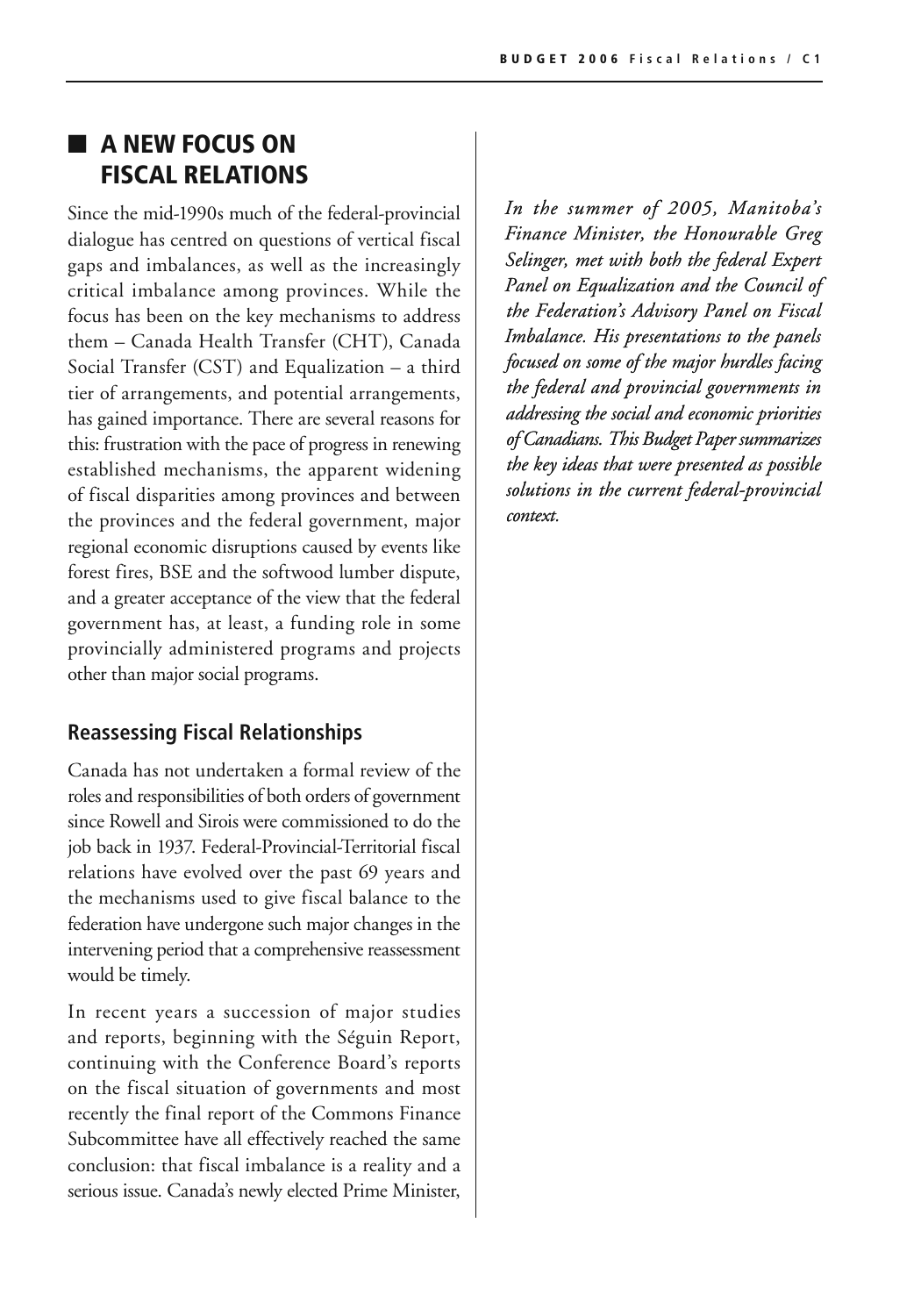Stephen Harper, in the leadership debate and in a letter to the Council of the Federation, acknowledged the existence of the fiscal imbalance and pledged his administration to its elimination.

Manitoba welcomes this development and believes the time has come to undertake a rational assessment of the responsibilities of each order of government along with their tax authority. Such an examination is long overdue and would inform governments of the implications of the options that are both open and, under current arrangements, closed to them. In the meantime, we need to improve the Equalization Program and, at a minimum, ensure that the federal government restores the funding to post-secondary education and social services it has cut over the last ten years.

In an economically diverse and highly decentralized country like Canada there is both economic justification and public expectation that the federal government play some role in areas of provincial jurisdiction. The current fiscal advantage that the federal government enjoys relative to most provinces has given it the capacity to  $act - to cut taxes$ , to pay off debt and to increase program spending in areas of both federal and provincial jurisdiction – in a way that is simply not available to the vast majority of provinces. Over the past decade we have witnessed examples of where it has acted unilaterally, over provincial objections, and examples of where it has acted in concert with the provinces.

While neither order of government has a monopoly on good ideas, it must be recognized at the outset that it is the provinces that have the practical experience and administrative expertise when it comes to managing the vast and complex range of major social programs that Canadians rely upon on a daily basis.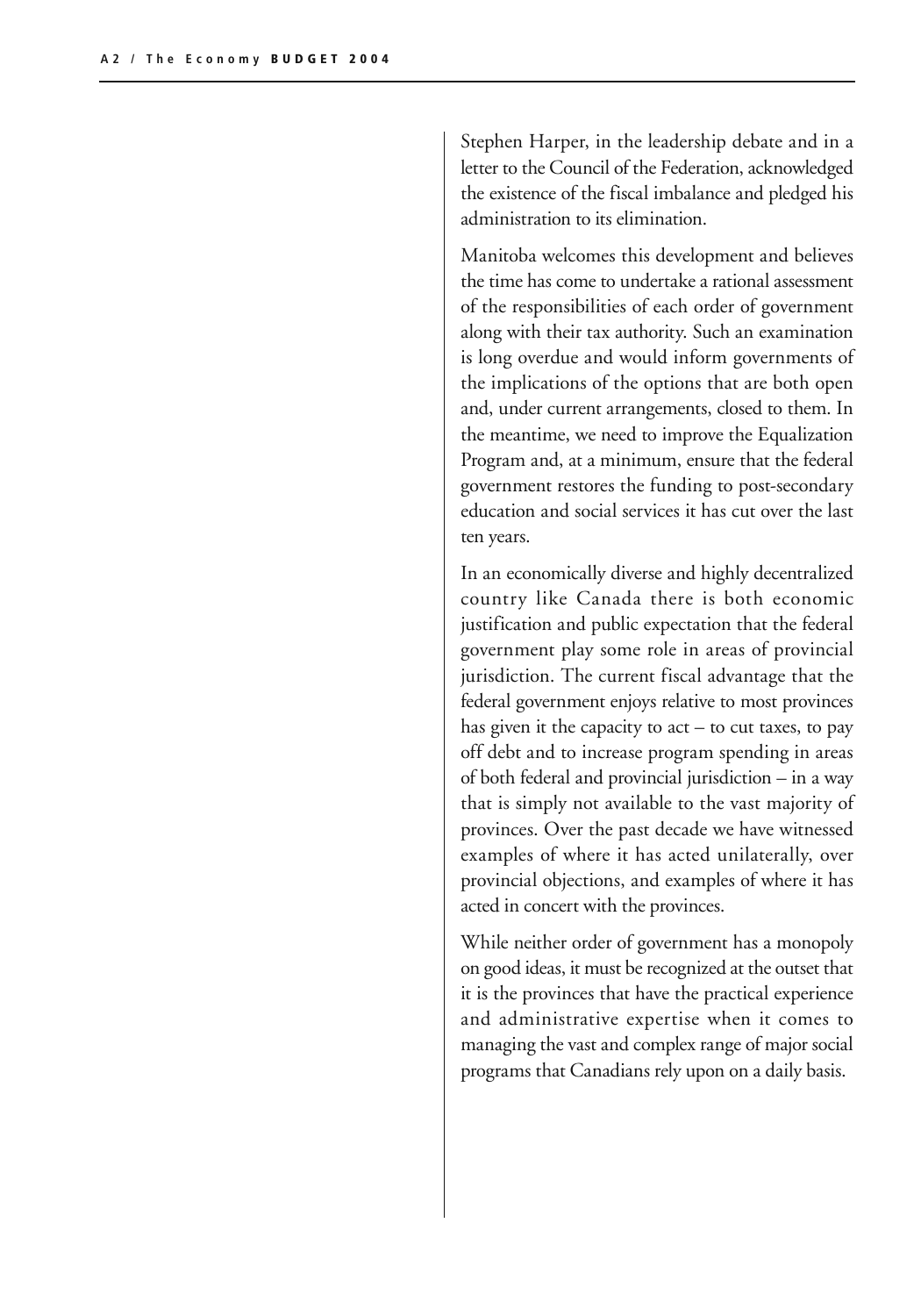## **Managing the Federation - The Fiscal Gap and the Tools for Addressing Fiscal Imbalance**

Canada's success as a country has been and will continue to be tied to its success in managing its internal fiscal arrangements. That said, Canada is a federation that is fiscally out of balance. One need only contrast the extended string of substantial federal surpluses and projected surpluses with the struggle most provinces have to balance their books, as well as the growing gap between energy-rich provinces and rest of Canada. The fact that we had two First Ministers meetings in 2004 to deal with the two largest transfer programs indicates clearly that existing fiscal arrangements warrant examination and, potentially, change.

The Equalization Program is the main tool to directly promote fiscal balance among provinces (horizontal balance). The CHT and CST are the main tools to address the large difference between the responsibilities of the two orders of government to provide Canadians with services and the financial resources at their disposal to pay for them (vertical balance).

Although these are the main tools, they are not the only ones, since there are unmet needs in other social policy areas as well as in respect of regional economic development. Recently the federal government has sought to establish significant ongoing transfers in respect of provincial programs, such as day care through the Early Learning and Child Care Agreement. As well, Labour Market Partnership Agreements are being bilaterally negotiated with all provinces to address training needs that fall outside of those covered under the Employment Insurance program.

Fiscal balance may also be achieved by uploading responsibility to the federal government as happened in 1940 when the federal government enacted a constitutional amendment, which transferred

#### **FISCAL GAP AND FISCAL IMBALANCE**

**Vertical Fiscal Gap** – a situation in which provincial expenditures exceed revenueraising ability and the difference is made up through a system of federal transfers.

**Vertical Fiscal Imbalance** – a situation in which the Vertical Fiscal Gap is not being adequately filled. Federal transfers to provinces fall short of the optimum, such that provinces end up with some combination of expenditures that are too low, taxes that are too high, and deficits that are too high.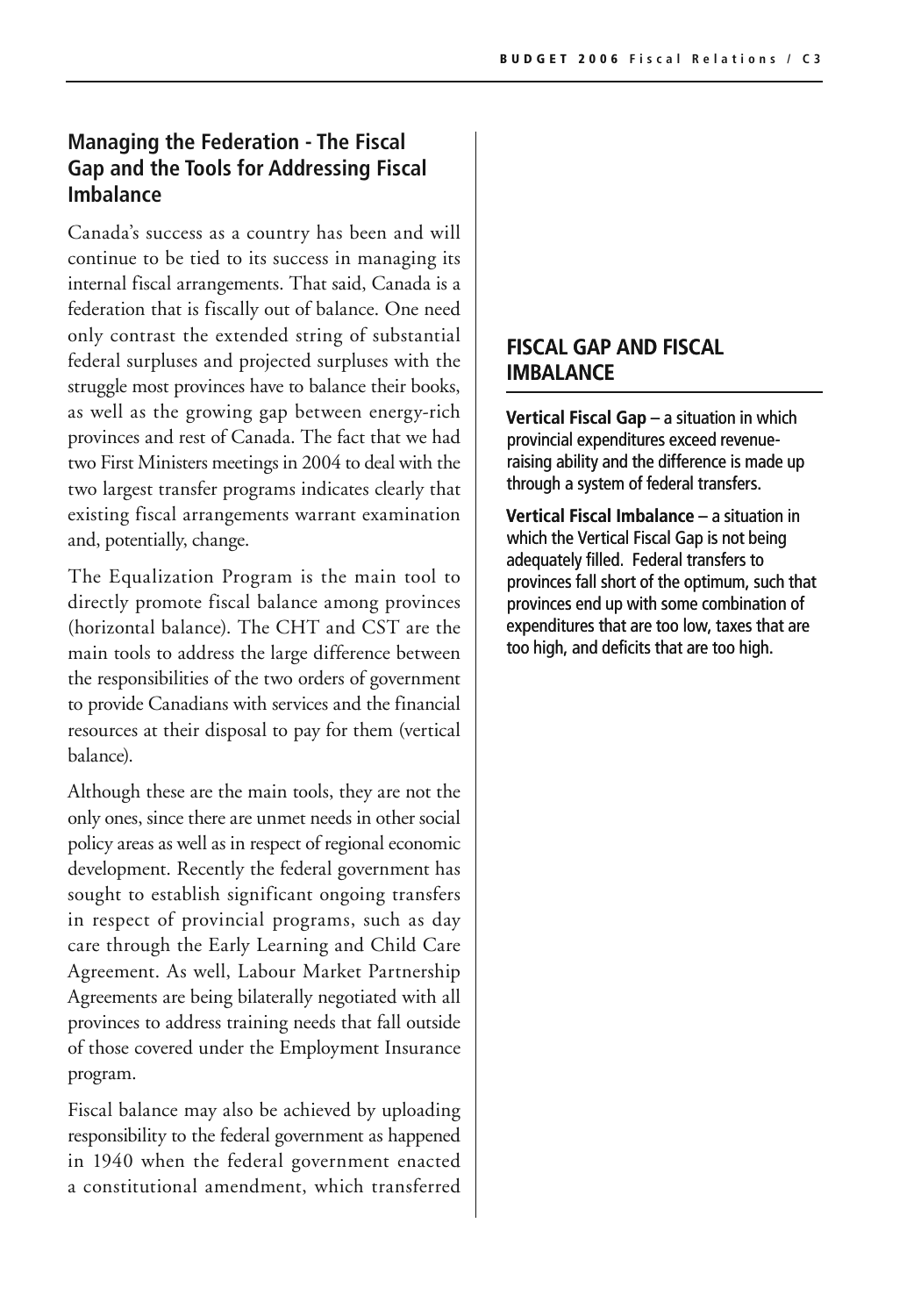#### **HORIZONTAL FISCAL IMBALANCE**

**Horizontal Fiscal Imbalance** – a situation in which provinces have unequal fiscal capacities with which to provide their citizens with a comparable level of public services at a comparable level of taxation. To the extent that the Equalization Program does not meet its Constitutional commitment in this regard, differences may arise across provinces in terms of essential public services and tax levels. Budgetary deficits may also arise.

jurisdiction over unemployment insurance from the provinces to the federal government.

# **A Tiered Approach to Fiscal Federalism**

Manitoba believes that both aspects of fiscal imbalance – horizontal as well as vertical – must be addressed in order to arrive at a durable solution. In crafting a viable approach to balance, the right tool has to be used for each job. To this end we would recommend that governments look at a "three-tier" approach as a means to deal with fiscal imbalances and a way of articulating the legitimate role the federal government has in bridging the revenue gap faced by provinces in providing key public services.

This approach arises from the basic principle that all Canadians, regardless of where they live, should expect to receive reasonably comparable levels of public services at reasonably comparable levels of taxation – the Constitutional promise. Were Canada a country without provinces, and provincial governments, this would happen in the normal course of events. Since we are a federation, it falls on the federal government, in co-operation with the provinces, to ensure that this happens. Thus, the first tier would involve plugging the leaks in the Equalization Program – ensuring that all the boats can float.

Manitoba believes there is some justification for the existence of a fiscal gap insofar as it provides the federal government with sufficient resources to help provinces expand and improve the quality of programs that are essential to all Canadians, like health care, post-secondary education and social services. The second tier would involve collectively addressing the revenue shortfall and the expectations of Canadians in respect of major social programs – raising the level of all the boats.

While the first two tiers are designed to address larger issues for which there is common interest, there remains a wide range of issues for which national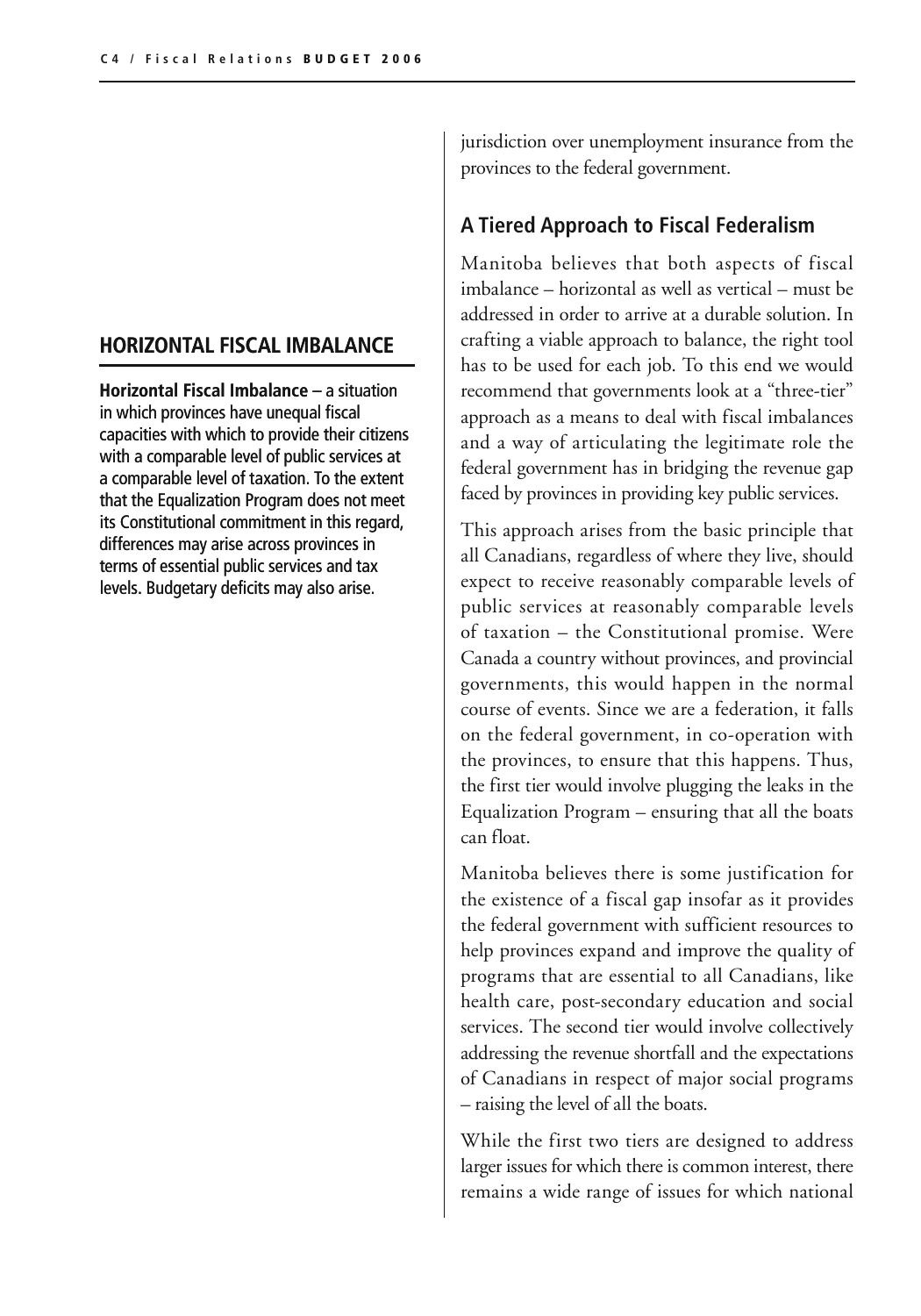strategies have not been developed or are regional in nature and do not necessarily lend themselves to a one-size-fits-all solution. The third tier would involve dealing with the unique issues facing individual provinces or geographical regions, in a way that respects jurisdictional authority and does not circumvent the proper functioning of the major transfer programs.

In regard to the third tier, Section 36(1) of the Constitution is often overlooked in dealing with the fiscal imbalance. It is important for several reasons: respect for jurisdictional authority; the use of economic development as a method for addressing disparities; and the need for collective action to provide all Canadians with quality public services. This recognizes that from time to time, some boats have rougher water to navigate than others.

#### **Tier 1 is Job 1**

Manitoba believes that Tier 1 – the Equalization Program – needs to be Canada's first priority. Without an improved Program, the inequality that exists among provinces in terms of their ability to provide Canadians with reasonably comparable levels of service at reasonably comparable levels of taxation will be perpetuated and the unity of our federation weakened. Ensuring that all governments have the financial ability to provide equivalent treatment to all Canadians, so that there are no second- or third-class citizens, is a prerequisite for moving ahead. The attached Appendix addresses a number of misconceptions about the objectives of the Equalization Program and who pays for it.

First and foremost, Equalization must be improved to deal with the fundamental issue of adequacy. This means addressing the issue of the standard and the inclusion of revenue from all sources. Changes also need to be made to restore the Program's responsiveness to changes in fiscal capacity. The current legislation which fixes the federal payout in each year into the future must be revisited – an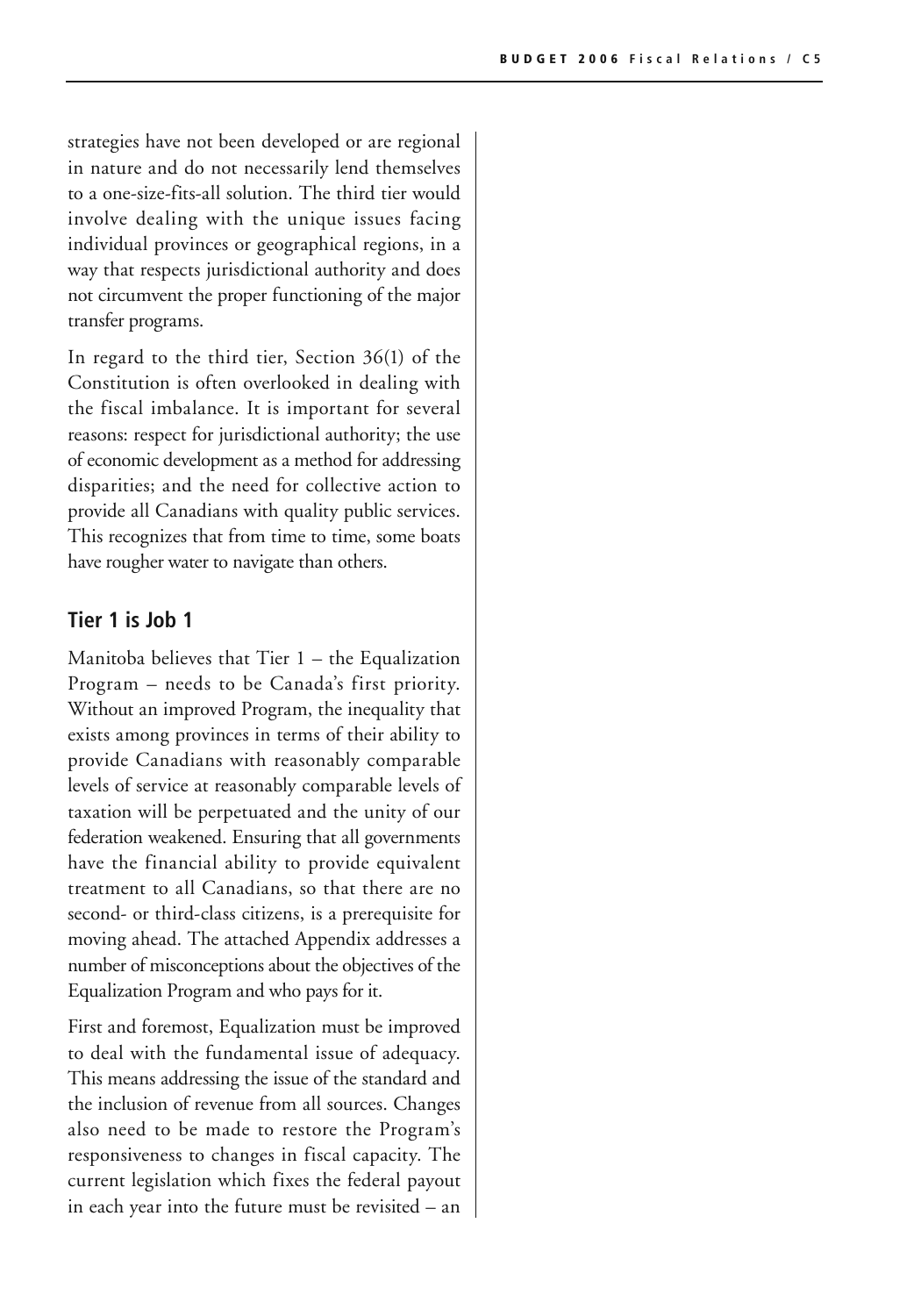**"The Committee believes that the country is better served if the program remains true to its intent of assisting provinces provide comparable services at comparable costs. After weighing all of the above concerns, the Committee believes that provincial non-renewable natural resource revenues belong in the Equalization program."**

**Fourteenth Report of the Standing Senate Committee on National Finance March 2002** unresponsive and inadequately funded Program is too high a price to pay for complete certainty.

The yardstick used to measure fiscal capacity and disparities must be as comprehensive and as reflective of actual taxing practices of provinces as possible. In this regard, we agree with the Senate Committee Report on Equalization, which concluded that "provincial non-renewable natural resources belong in the Equalization program." Manitoba believes that the best measure is one that includes all provinces and all revenues. For this reason we have recommended to both Panels that they work with the current Representative Tax System (RTS) and consider the technical changes that have been advocated to improve the results of the Program. Manitoba believes that there is a need to assess all revenue bases comprehensively – both renewable and non-renewable.

For example, the price volatility associated with natural resources, especially with respect to oil and natural gas, has created serious challenges to budget planning for both resource-rich provinces as well as for Equalization recipient provinces. Measures have been proposed which could help temper the shocks associated with resource price volatility. In principle, we would support the use of moving-average prices or other mechanisms to smooth the impact of swings in non-renewable resource prices which impact provincial revenues. Manitoba recognizes that the adoption of a smoothing mechanism to deal with this issue will make the Program less responsive, but considers this to be a reasonable trade-off.

Manitoba does not support the idea of exempting non-renewable resource revenue from the estimation of fiscal capacity. The fact of the matter is that all provinces utilize their revenues, regardless of whether or not they come from so-called "non-renewable" sources, for the same three purposes – to pay for public services, to pay off debt and to maintain tax competitiveness.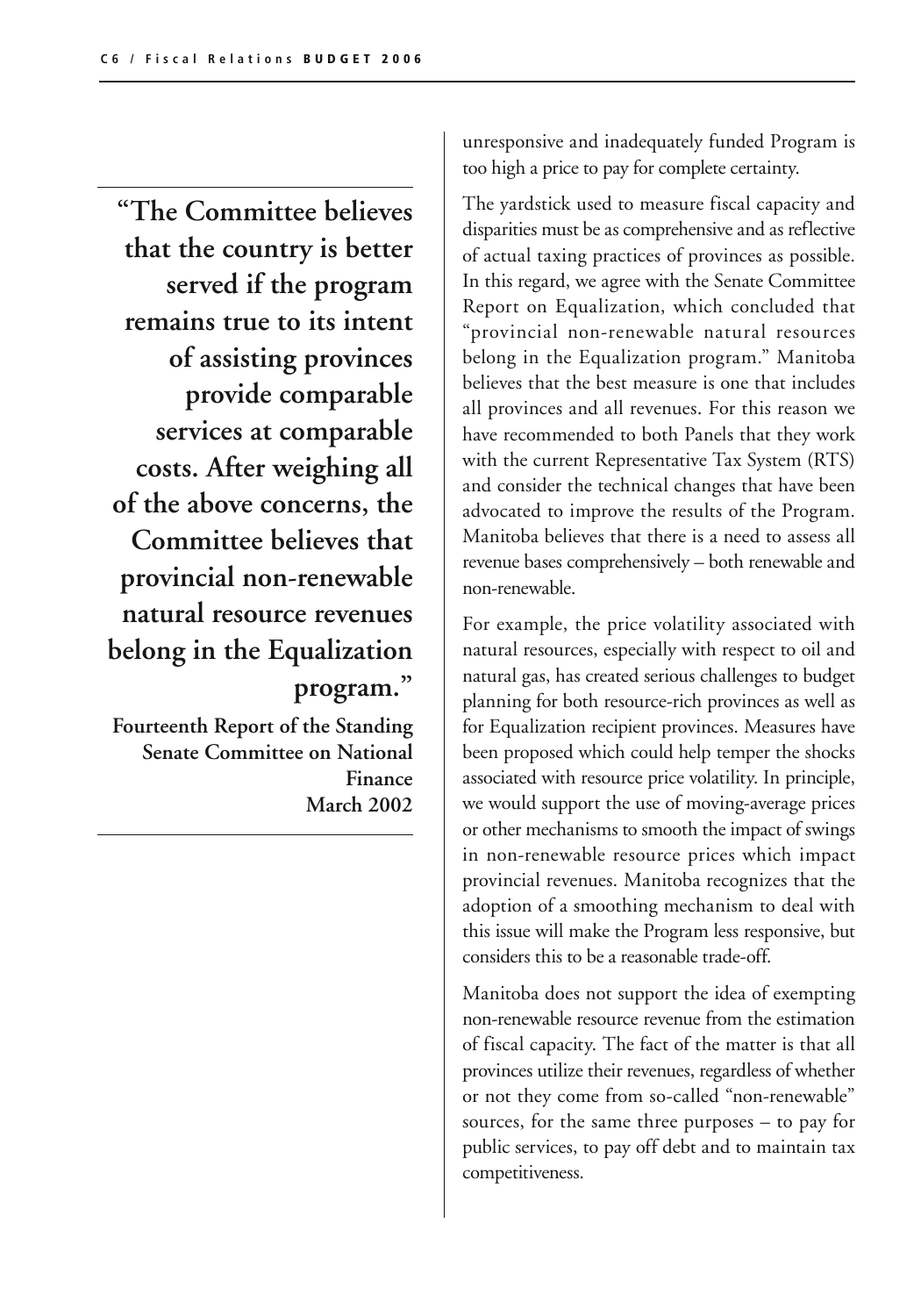Moreover, it is clear that revenue from other tax bases, such as those paid by manufacturing industries, may not last forever. So-called "renewable" resources can also be depleted, as we have witnessed with some fisheries and forests. Climate change could also have a dramatic impact on these industries, as well as on agriculture and the generation of hydro-electricity. One need only consider the economic contraction in the garment industry or the announced closures in the auto industry to realize that no tax base of any kind can be counted on to continue indefinitely. Revenue, regardless of its source, is revenue and all should be treated the same under the Equalization Program. Manitoba believes that seeking special treatment because revenue is "non-renewable" is invidious and attempts to make a distinction where, for all intents and purposes, no difference exists.

Natural resources are unevenly distributed across Canada and are, arguably, the single most important reason for fiscal disparities among provinces. Chart 1 illustrates this point. While most provinces derive less than two per cent of their revenue from non-renewable natural resources, the rest derive substantially more. While this does not tell the whole story, it is clear that, by and large, resourcerich provinces have a substantial advantage and are much less reliant on other forms of taxation to provide public services and balance their budgets – an imbalance that the Equalization Program is designed to directly address.

Reforming the Equalization Program along the lines we recommend (10-province standard with full revenue inclusion and measures to deal with resource revenue volatility) would be consistent with the principles we advocate, and readily affordable within the current federal fiscal framework as outlined in the federal Conservative Party's Fiscal Plan. Manitoba would support an approach that would see the new framework initially implemented at something less than 100% with a clear plan to reach that level within a fixed timeframe.

#### **Provincial Non-Renewable Natural Resource Revenue, 2005/06 Chart 1**



Note: Non-renewable natural resources include those from forestry, mining, oil, natural gas and Crown leases.

Sources: Finance Canada, Manitoba Finance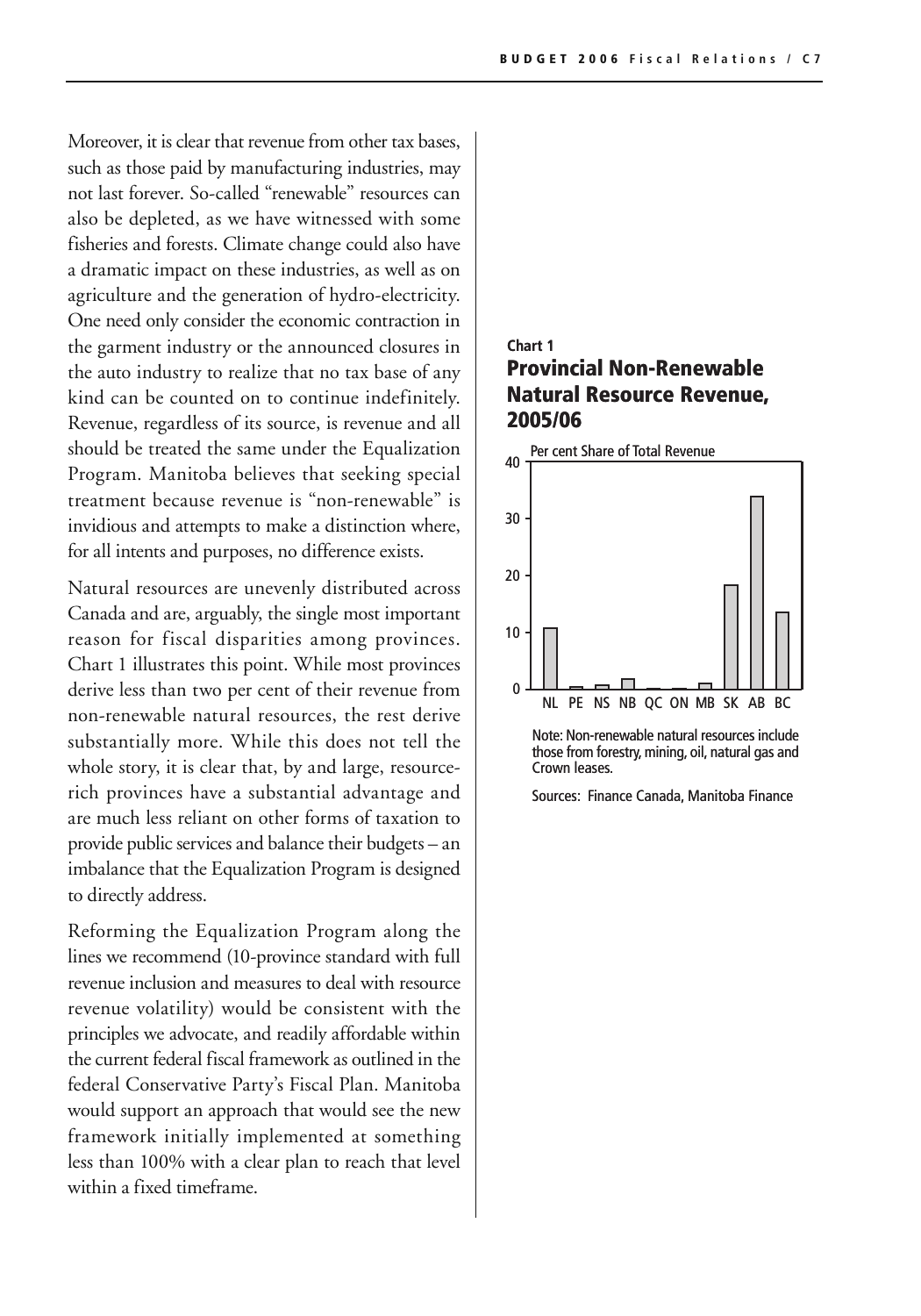#### **PRINCIPLES, NOT CONDITIONS**

Federal transfers in respect of PSE and Skills Training should flow from a coherent set of principles which reflect the current values and future needs of Canadians:

- Excellence
- Affordability
- Accessibility
- Comprehensiveness
- Lifelong Learning

With agreement on these basic principles, provinces need not be artificially constrained by conditions that compromise their ability to innovate and tailor solutions to local needs. Both orders of government will have to work together to flesh out these broad principles, along with others such as portability. Developing an effective strategy for PSE and Skills Training will require adequate and secure funding arrangements.

Addressing the shortcomings of the Equalization Program could also have some positive benefits for the non-recipient provinces as well. If Canada had a more fully funded and comprehensive Equalization Program in place, a case might be made to eliminate the current tax-point value adjustment on federal transfers for health care, post-secondary education and social services, allocating both CHT and CST cash payments on an equal per capita basis.

#### **Tier 2 – The Major Social Programs**

The issues at the heart of the second tier are anything but secondary to the vast majority of Canadians. In particular, health care, education and day care have been front and centre in the public's mind in the recent federal election and in meetings of First Ministers and Ministers responsible for these areas.

Although the process was a bit rocky in places, the negotiations prior to and during the September 2004 First Ministers' Meeting on Health Care Financing successfully concluded with the unanimous signing of a 10-year agreement on health care funding. Although it does not fill all the gaps, it resulted in a substantial increase in the federal funding commitment to health care and dealt with the concern that all of the increase in federal funding in the 2003 Health Funding Arrangement was either "one-time" or conditional and not built into the base. The only part of the 2004 Health Care Financing Agreement that is not built into the base is that dedicated to reducing wait times.

Manitoba believes that mature established programs, such as health care, are best served by the block funding mechanism. This recognizes both their high priority to Canadians and the fact that the operational expertise resides with the provinces.

While the federal government has stepped up to the plate in respect of health care, it has yet to do so in respect of PSE and social services. In splitting the Canada Health and Social Transfer (CHST)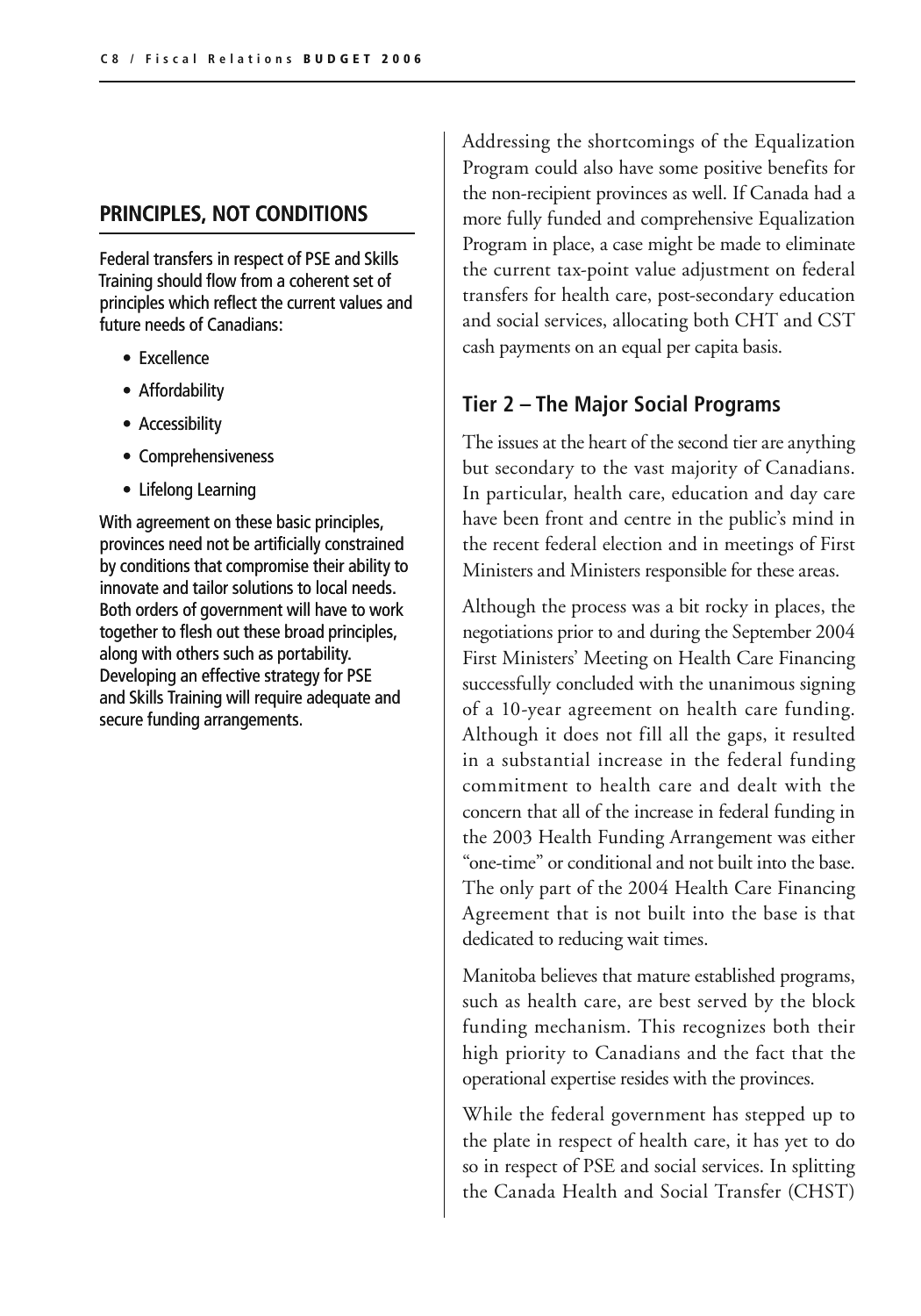into the CHT and CST, the federal government boosted its support for health care at the expense of its commitment to social services and PSE. In fact, federal funding for these programs in 2005/06 was \$3 billion less then it was a decade ago (see Chart 2). In fact, the \$8.2 billion provinces and territories received in 2005/06 is less than they received in 1989/90. Beyond the fact that the real value of the transfer has been eroded by inflation, additional responsibilities have been placed on provinces and territories to deliver services in respect of both the early childhood development (ECD) and early learning and child care (ELCC) initiatives.

Although federal support of social programs, aside from health care, has declined since the mid-1990s, the newly elected Conservative government promised to increase funding for PSE and training and create a new Education and Training Transfer, separate from the current CST. Provincial governments have had to backfill for the federal government and Premiers have called for the federal government to restore PSE and Social Services funding to their pre-CHST level, at a minimum. Along with improvements to the Equalization Program, this would be a necessary prerequisite for the comprehensive review Manitoba is advocating.

Manitoba has long advocated a split of the CST into separate transfers in respect of PSE and Social Services as a more effective and transparent way of targeting federal funding. Manitoba welcomes the idea of a separate dedicated transfer in respect of PSE and Skills Training. The creation of a new PSE and Training Transfer would provide an effective mechanism to better integrate the funding objectives of some of the current federal programs that support PSE but are not effectively co-ordinated with provincial programs. In so doing we could optimize the delivery of services, avoid unnecessary duplication and conflict, and ensure that the infrastructure is in place to handle the increase in demand for education and training that we seek to promote.

#### **Chart 2 Canada Health and Social Transfer Split**



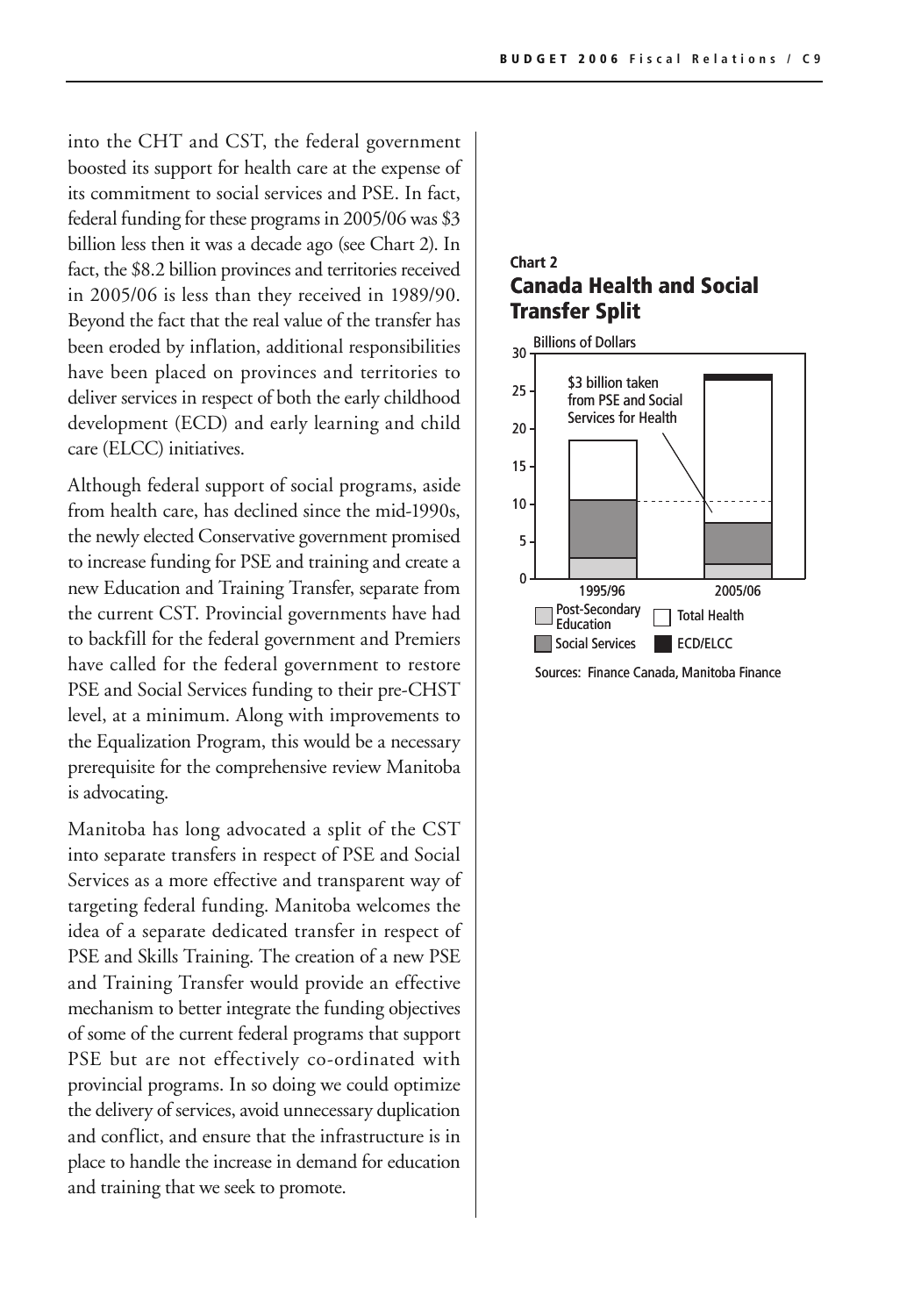*Manitoba has consistently supported federal-provincial funding arrangements that improve accountability to Manitobans and Canadians.*

Manitoba also recommended to the panels that a new block transfer, dedicated to children's programs, be established. Funding would be comprised of the existing ECD and ELCC funding in the CST, as well as the funding included in the new child care agreement that Manitoba signed with the federal government in November 2005.

Manitoba has consistently supported federalprovincial funding arrangements that improve accountability to Manitobans and Canadians. The measures Manitoba has proposed – a further split of the CST into separate transfers for PSE and Training, Social Services and Early Childhood programs – will similarly improve the visibility and accountability of the federal government in helping provinces fund these public programs.

## **Tier 3 – A Comprehensive Approach to Regional Issues**

Although they sometimes seem to advance at a glacial pace, federation fiscal arrangements and relations in Canada are not static and continue to evolve. Over the past five years, the range of issues over which provinces have jurisdiction and in which the federal government has sought to exert influence has grown. While there may be a number of reasons for this, it would appear to reflect, in large measure, a federal government looking for ways to utilize its fiscal advantage vis-à-vis the provinces and increase its visibility directly with Canadians, even though it might mean venturing into areas of provincial/ territorial jurisdiction.

Beginning in the late 1990s, tied-cost funding became the method of choice for the federal government in implementing new programs and initiatives that fell under provincial jurisdiction. Provincial concern over tied funding has arisen because many of these programs have been implemented without consultation or negotiation, even though they affect the provision of services for which provinces have constitutional responsibility. While these programs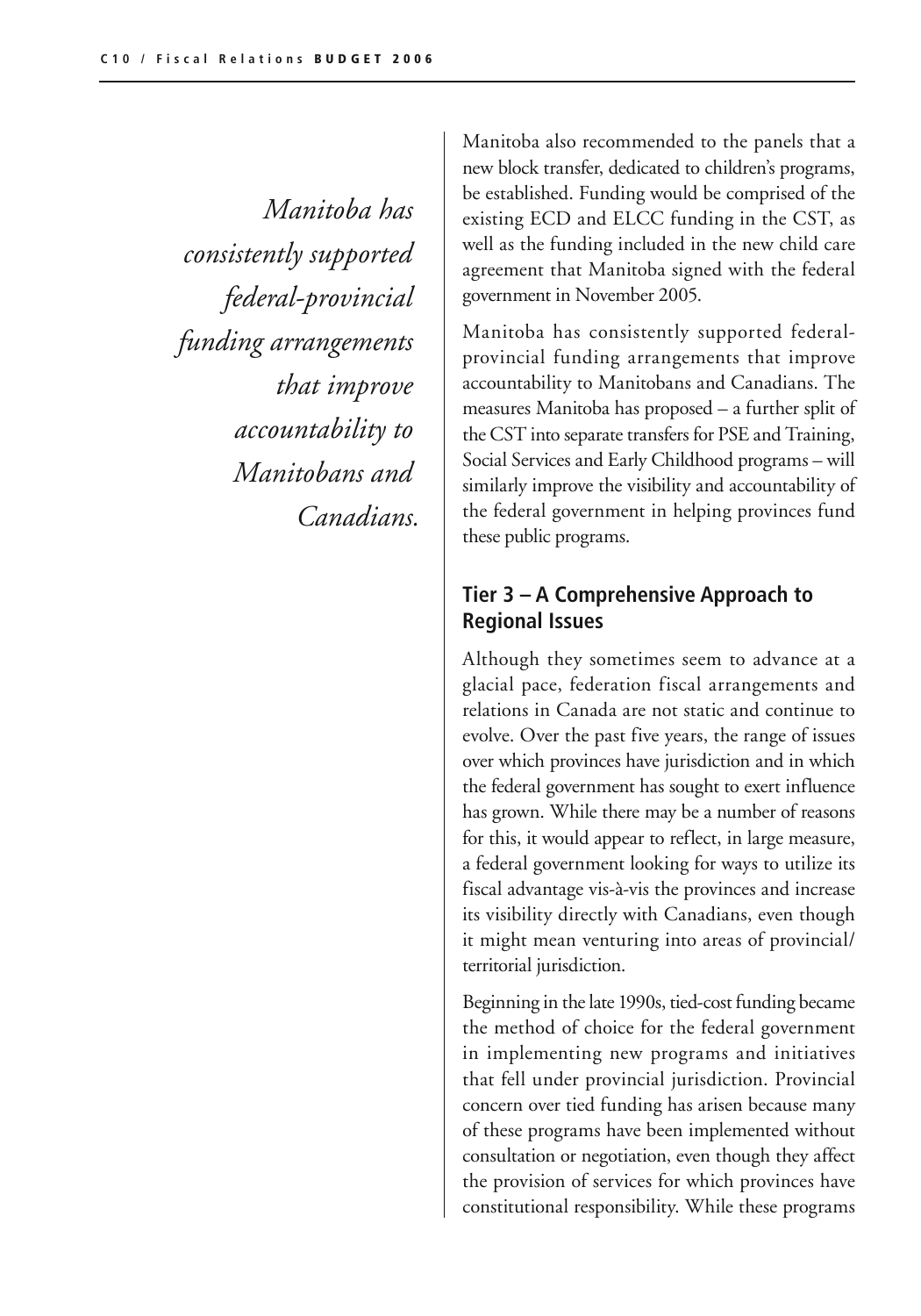are of some value, participation in them often commits provinces to ongoing expenditures. As well, they often include "sustainability" clauses that require the provinces to administer and carry forward these programs long after the federal financial commitment has ended. Arguably many of the initiatives could have been accommodated and more efficiently administered through existing provincial programs.

Over this period, these tied-cost funding programs have often conflicted with provincial programs and distorted spending priorities. The public promotion of these new programs, combined with the observed inclination of the federal government to approach community organizations and municipal governments prior to discussions with provinces, heightened both expectations and public demand, making it very difficult for provinces to resist participation. Indeed, tied-cost programs have the potential to worsen disparities among provinces. Less affluent provinces may not be able to afford to take full advantage of the programs or may be "induced" to do so at the expense of core program funding, tax competitiveness or debt reduction.

The instances where shared-cost programs have worked are those in which the intent and spirit of the Social Union Framework Agreement (SUFA) have been honoured. SUFA demonstrates that the federal and provincial governments understand what it means to constructively work through funding priorities; the challenge is to actually follow through. The new federal administration has an opportunity to reverse the negative aspects of tied funding and foster a healthier and more co-operative political environment at the same time.

Despite taking frequent exception to the way in which the federal government has advanced its agenda, provinces, both individually and collectively, have called upon the federal government to take on a bigger share of the cost of improving the quality and expanding the availability of services, addressing regional problems and sharing the burden of risk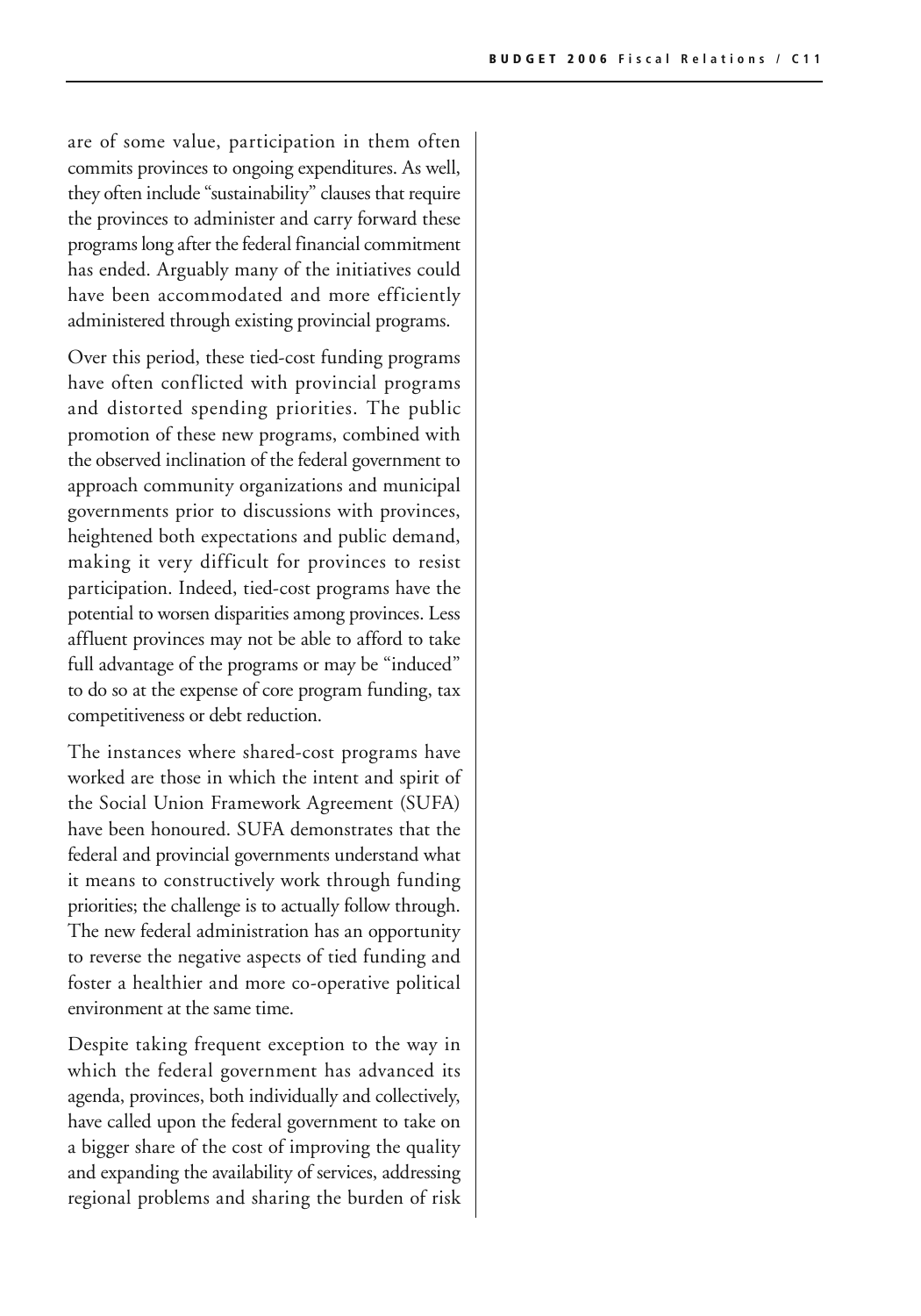#### **Chart 3 Provincial Government Fiscal Capacities, 2005/06**



Note: Equalization estimates reflect the October 2005 calculation of provincial fiscal capacity (2004 Equalization Renewal basis) and are based on the 5-Province Standard.

Sources: Finance Canada, Manitoba Finance

associated with major economic disruptions. The latter goes beyond the traditional scope of disaster relief, which is narrowly focused on natural disasters like floods, to include such things as SARS, BSE and international trade disputes like softwood lumber. This also acknowledges the simple fact that the federal government, given its greater size and diversity of revenue sources, has a significantly greater capacity to manage this kind of risk, compared to individual provinces. For the federal government this would represent a complementary role on the expenditure side to that which it provides through the Equalization Program on the revenue side. It is well known that the Equalization Program played a major role in stabilizing provincial revenue during the flood of the century in Manitoba in 1997.

The demand to address provincial problems was most evident in the negotiation of the Atlantic Offshore Offset Payments for Newfoundland and Labrador and Nova Scotia, the reaction to which raises issues of its own. These third tier "side deals" have widened the apparent fiscal disparities among provinces and created a situation in which, on the face of it, the fiscal capacity of Newfoundland and Labrador, along with Alberta and Saskatchewan, now exceeds that of Ontario (see Chart 3).

It may be argued that the real tragedy with the way these Offset Payments have been characterized is that they have inadvertently undermined the credibility of the Equalization Program, even though they have been struck outside of the Program. Perhaps more significantly they have weakened the sense of unity among provinces on the fiscal imbalance issue making collective action and co-operation more difficult to achieve. While much attention has been focused on the narrowing of disparities between Ontario and the less-affluent provinces, this concern may be misdirected insofar as the largest disparity is, in fact, the one that has opened up between Alberta and the rest of Canada (see Chart 3).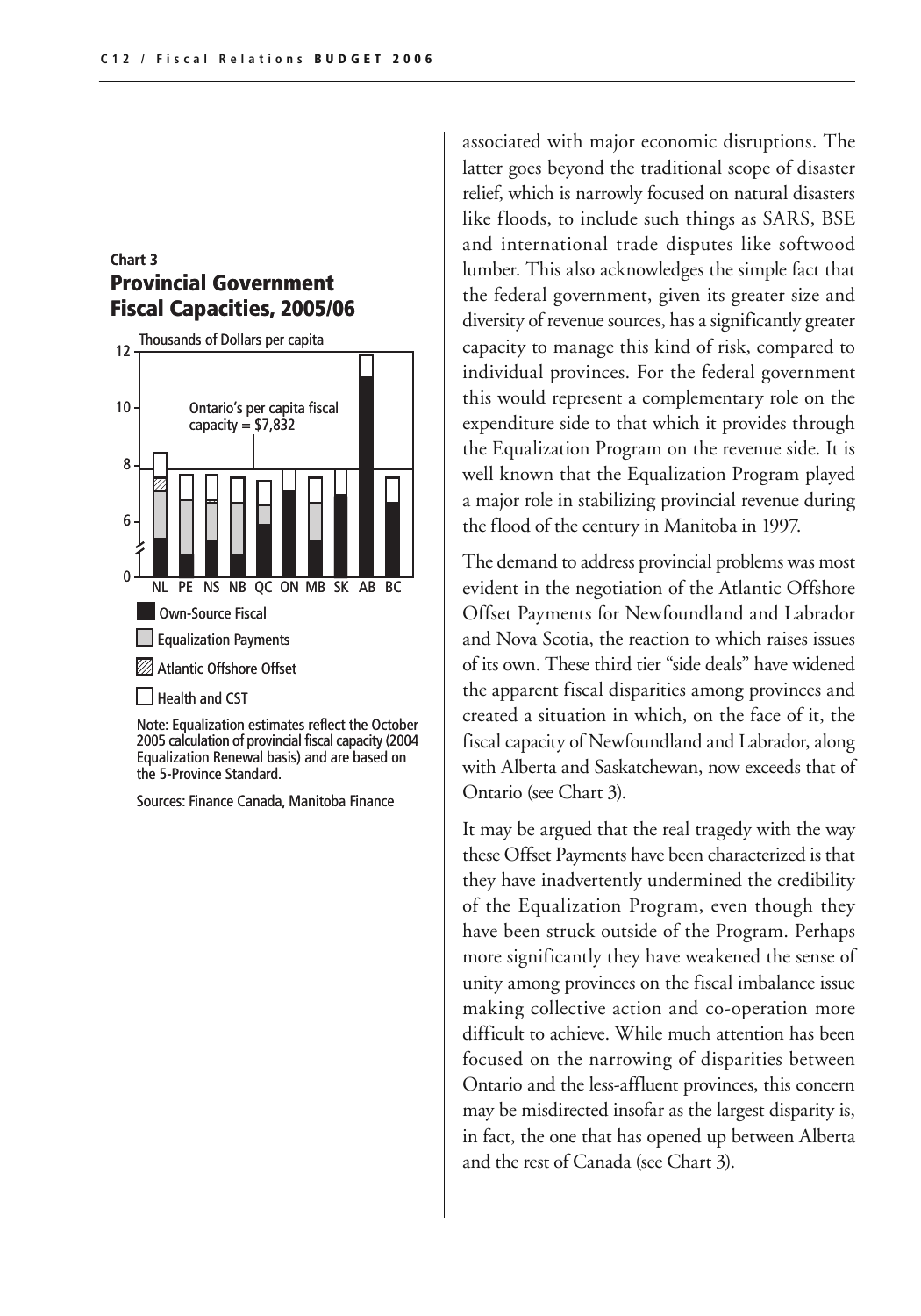This example highlights the serious implementation problems that exist when dealing with what are essentially third tier issues. Provinces all want to be treated equitably, yet argue for acknowledgement of their unique circumstances. Achieving a proper balance speaks to the need mentioned earlier for a comprehensive review of our fiscal relationship.

Integral to the concept of a third tier of fiscal arrangements is the idea that we need a rational way of ensuring that they are not simply turned into a way of "getting around" the equity that we have sought to achieve through the first two tiers of transfers. It is clear that an evaluation framework will need to be established so that we may be assured that the third tier does not end up subverting the intent of the first and second tiers. While we would fully expect some variation from year to year, over time we would expect results to be consistent with the goal of achieving fiscal balance among provinces.

It is well understood that the focus of economic growth within a country shifts over time and that to maximize the benefits of our natural and human resources, labour and capital need to be free to move to the areas of its most productive use. Inevitably, this means that some percentage of the workforce trained in one area of the country end up working and paying taxes in another area. The federal government has a role in internalizing the cost of these provincial externalities by funding a portion of the training costs that provinces incur. In so doing the federal government could make a positive contribution to ensuring that, in aggregate, labour market needs are met and that individual provinces' taxpayers are not saddled with the cost of training individuals who will be contributing to another province's economy and tax base.

In recent years several major issues have gained prominence in terms of public interest and although some progress has been achieved, national strategies have not been fully developed in areas such as Aboriginal issues, social and economic infrastructure,

#### **SECTION 36(1) AND FISCAL IMBALANCE**

Section 36(1) of the Constitution is often overlooked in dealing with fiscal imbalance. It is important in a number of regards: respect for jurisdictional authority, the use of economic development as a method for addressing disparities, and the need for collective action to provide all Canadians with quality public services.

#### **DISASTER PREVENTION**

The UN estimates that \$1 in mitigation investments can save at least \$2 in disaster-related costs. Extending federal cost-sharing to include preventative measures would save the federal government money over the long run and provide greater stability in terms of the Equalization Program by tempering regional economic shocks.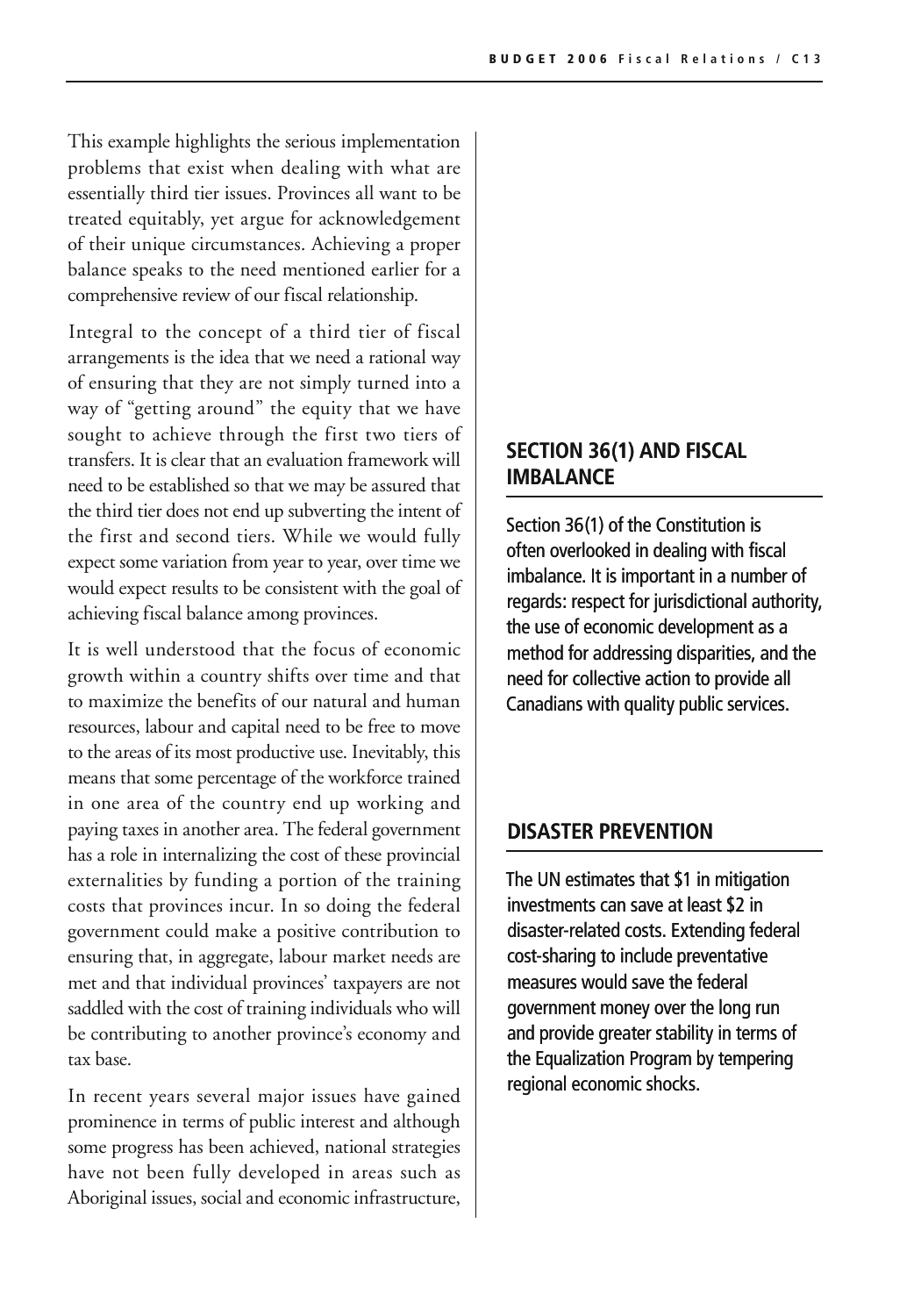homelessness and disaster assistance. In this regard, it is evident that regional differences and community preferences exist and that it may not be optimal to try to shoehorn everyone into a single solution. Respect for jurisdictional authority, experience and the desirability of innovation mean that flexibility needs to be built into the final arrangement. This means that it is critical to reach agreement on the overarching program principles to avoid unnecessary conditionality which would put a straightjacket on creativity and resourcefulness in solving these serious problems. Indeed, basic resource differences among provinces would likely mean that different approaches need to be taken to optimize the value of program investments.

While fiscal disparity provides the Equalization Program with a logical basis for allocation, and population provides the same for major social programs, there may be additional measures that provide a more appropriate rationale for allocation of resources aimed at addressing other "needs" of Canadians.

Factors such as age and Aboriginal populations are two demographic factors that have gained some acceptance in recent years as illustrative of divergent needs among provinces. Indeed, Manitoba is keenly aware of how population mix can affect needs since it is home to over 15% of the country's Aboriginal population, a segment of the population with significant unmet needs, but with the potential to generate significant economic development if education and labour market biases, for example, could be overcome.

That said, it will be difficult to address the serious methodological issues that arise in assessing need and to achieve agreement on objective measures. For that reason, our Province would recommend that an independent commission, permanent or otherwise, be established to assist the federal and provincial governments with the identification and evaluation of indicators of need for the purpose of allocation third tier funding.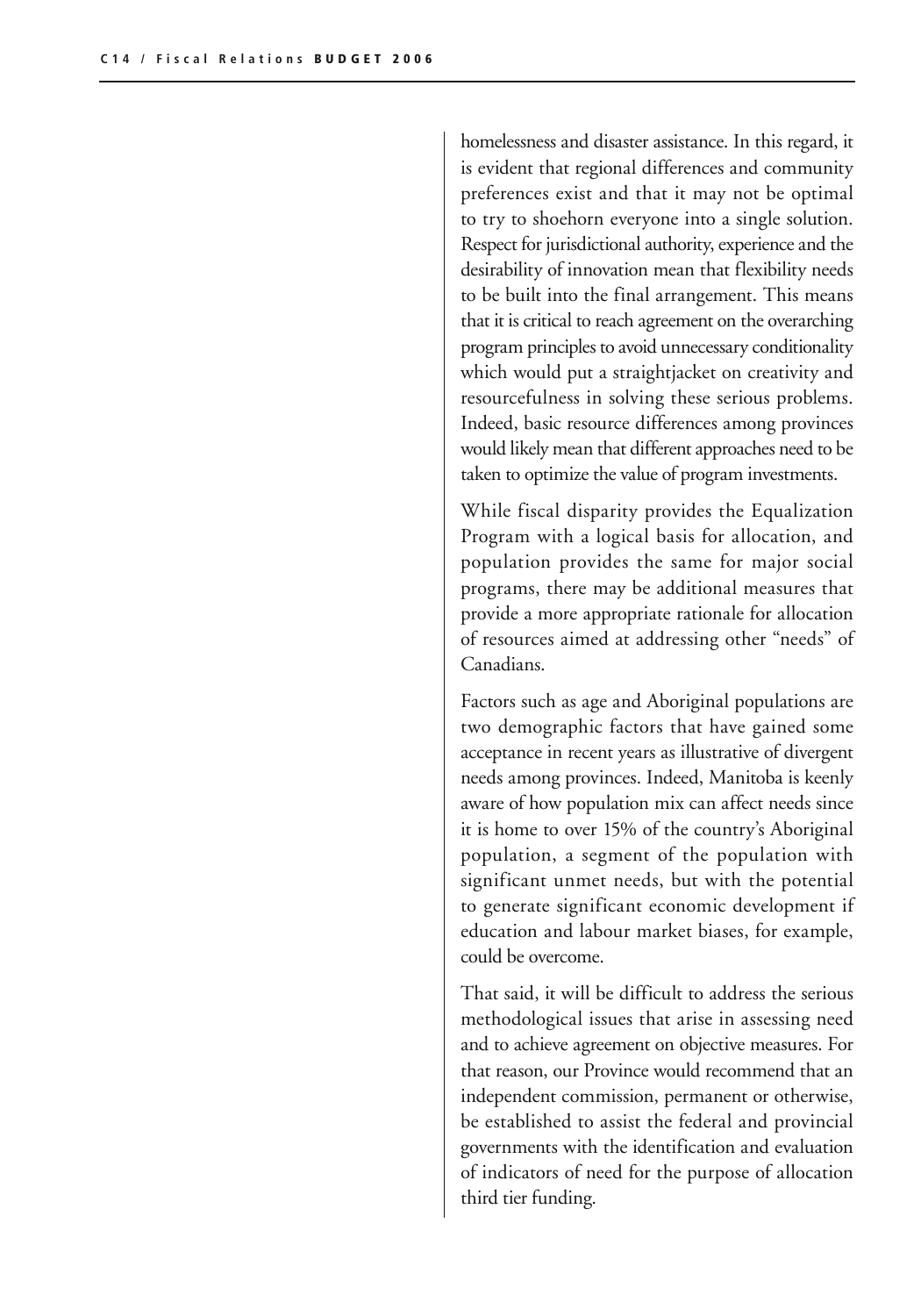## **Conclusions/Summary**

To summarize, as a federation, Canada needs to sharpen its focus and decide just how it intends to meet the expectations of its citizenry and avoid the trap of inaction that continues to plague us on many fronts. There is some sense of urgency to address the country's fiscal imbalance as we approach the point at which rising costs of an ageing population clashes with the retirement of the baby boom generation. Against such a backdrop, it is apparent that the longer we take to confront these issues, the fewer choices we will have.

In its meetings with the federal Expert Panel on Equalization and the Council of the Federation's Advisory Panel on Fiscal Imbalance, Manitoba recommended taking the following steps to move forward and put the necessary structures in place, so that the present and emerging demands Canadians are placing on governments across Canada can be effectively addressed.

- The Equalization Program needs to be improved by restoring the 10-province standard, with full revenue coverage and technical adjustments to deal with resource volatility.
- The federal government needs to step up to the plate with respect to funding other major social programs.
- The CST should be split into separate transfers for (1) PSE and Skills Training, (2) Social Services and (3) Early Childhood Initiatives for reasons of efficiency and accountability.
- Third tier issues with significant regional components, such as Aboriginal issues, infrastructure and economic development and disaster assistance should be dealt with explicitly and transparently outside of the Equalization Program and the major established block transfers for health and social programs.
- The federal government should consider whether it is possible to develop transfer mechanisms

*There is some sense of urgency to address the country's fiscal imbalance as we approach the point at which rising costs of an ageing population clashes with the retirement of the baby boom generation. Against such a backdrop, it is apparent that the longer we take to confront these issues, the fewer choices we will have.*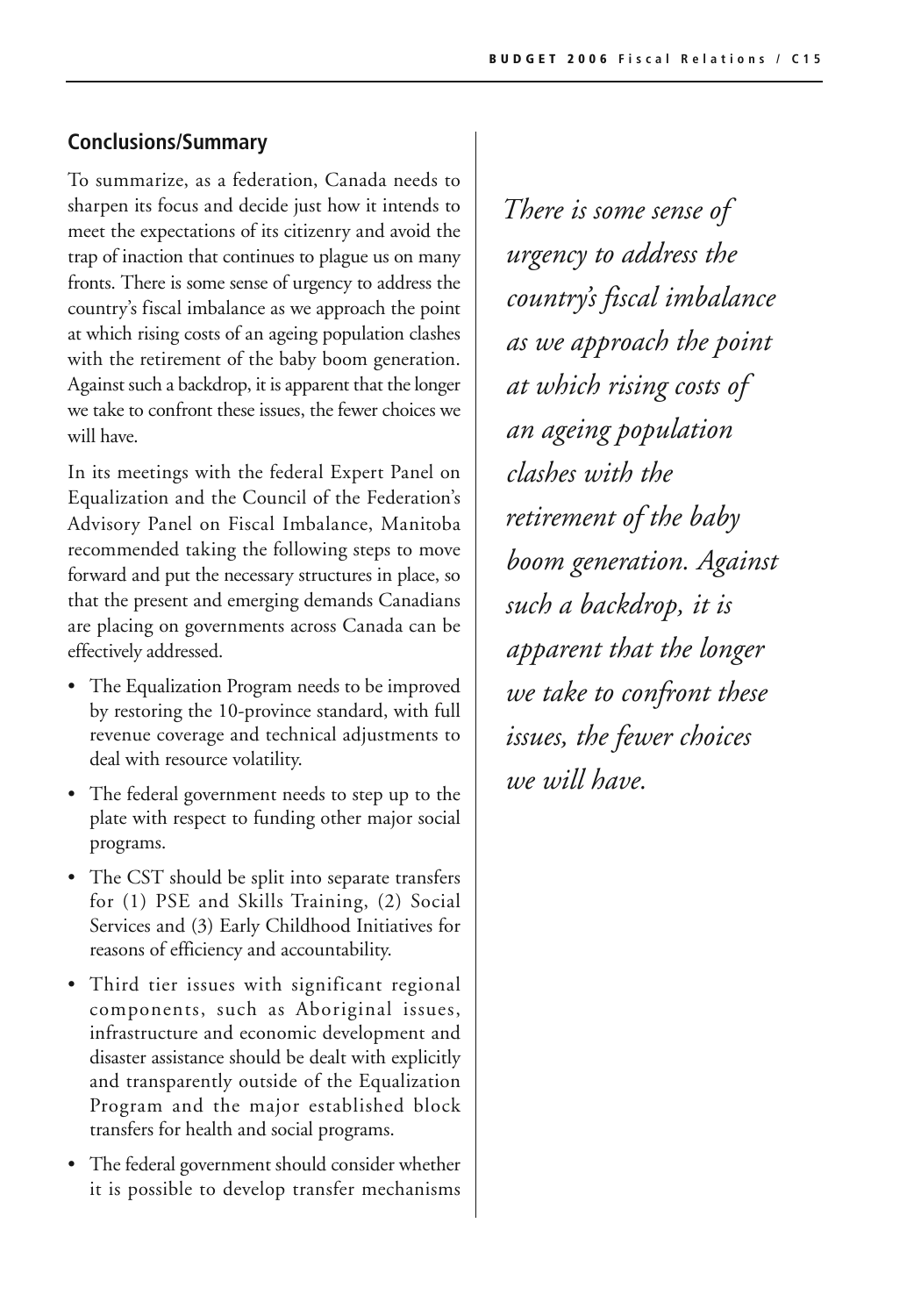based on need for these third tier priorities in consultation with the provinces and supported by the advice of an independent commission.